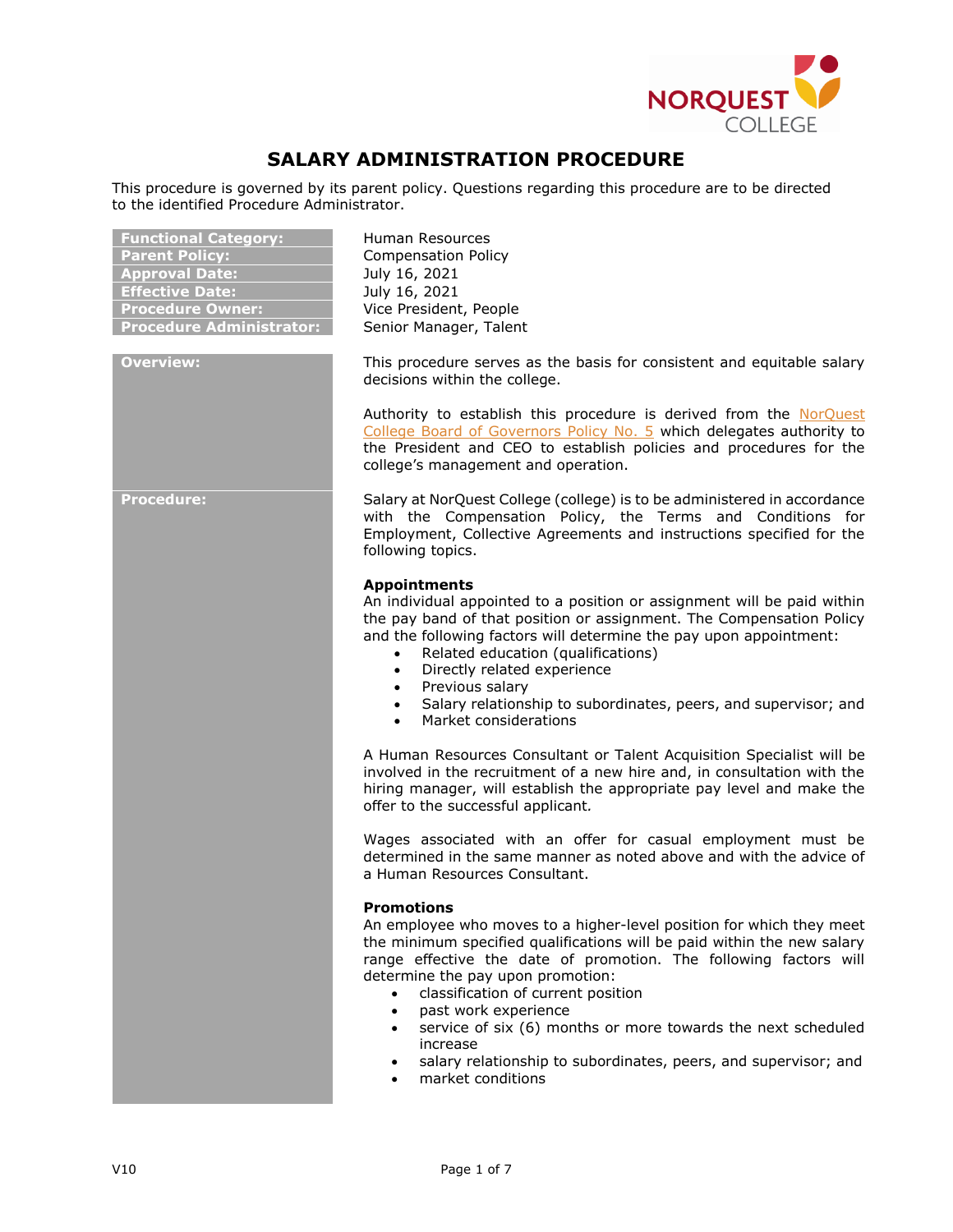

|  | <b>AUPE Employees</b>                                                                                                                                                                    | Excluded, Management, and<br><b>Consultant Employees</b>                                                                                                                                                                                                                                               |  |  |
|--|------------------------------------------------------------------------------------------------------------------------------------------------------------------------------------------|--------------------------------------------------------------------------------------------------------------------------------------------------------------------------------------------------------------------------------------------------------------------------------------------------------|--|--|
|  | Employees promoted within the<br>AUPE classification will receive an<br>increase in salary equivalent to<br>the minimum of the new pay<br>range or one pay step, whichever<br>is higher. | Employees promoted within<br>these categories will receive an<br>increase in salary equivalent to<br>the minimum range of the new<br>pay band or five (5) percent,<br>whichever is higher.                                                                                                             |  |  |
|  | The Division Head may approve a<br>higher increase, but not more<br>than the equivalent of a double<br>pay step increment.                                                               | A Division Head may approve up<br>a ten (10) percent pay<br>to<br>increase within the band level if<br>the employee would have been<br>placed at higher salary within the<br>band level range as a new hire.<br>An increase of more than ten<br>(10) percent requires Executive<br>Committee approval. |  |  |

Normally, employees selected for promotion who do not yet meet the minimum qualifications for the position will be placed in a development role. In these cases, the employee will move incrementally toward the minimum salary band for the position. Within two (2) years the employee will be expected to attain the appropriate minimum qualifications and will be placed within the corresponding pay band.

## **Lateral Transfer**

An employee appointed to a position and assigned a pay band with the same maximum salary as their current position will continue to be paid the same salary.

## **Position Reclassification**

## Reclassification of a Position to a Higher-Level Position

When an employee's position is reclassified to a higher band level it is considered a promotion and the employee's salary will be determined as described in the promotions section of this procedure.

## Reclassification of a Position to a Lower Level Position

When an employee's position is reclassified to a lower band level, their salary will be protected over-range until the employee's salary lands within the pay band of the lower level position or for a maximum of two (2) years (24 months), whichever comes sooner. After two (2) years, the employee's salary will be placed within the band level of the lower position. This timeline may be extended at the discretion of the Executive Head.

An employee's salary will be reduced immediately, to at least the maximum of the lower level position, when a demotion is the result of disciplinary or voluntary (i.e. through competition) action.

#### **Secondment**

When an employee is seconded from one employee group to another, they will be treated, except for pension purposes, as a member of the new group for the duration of the secondment.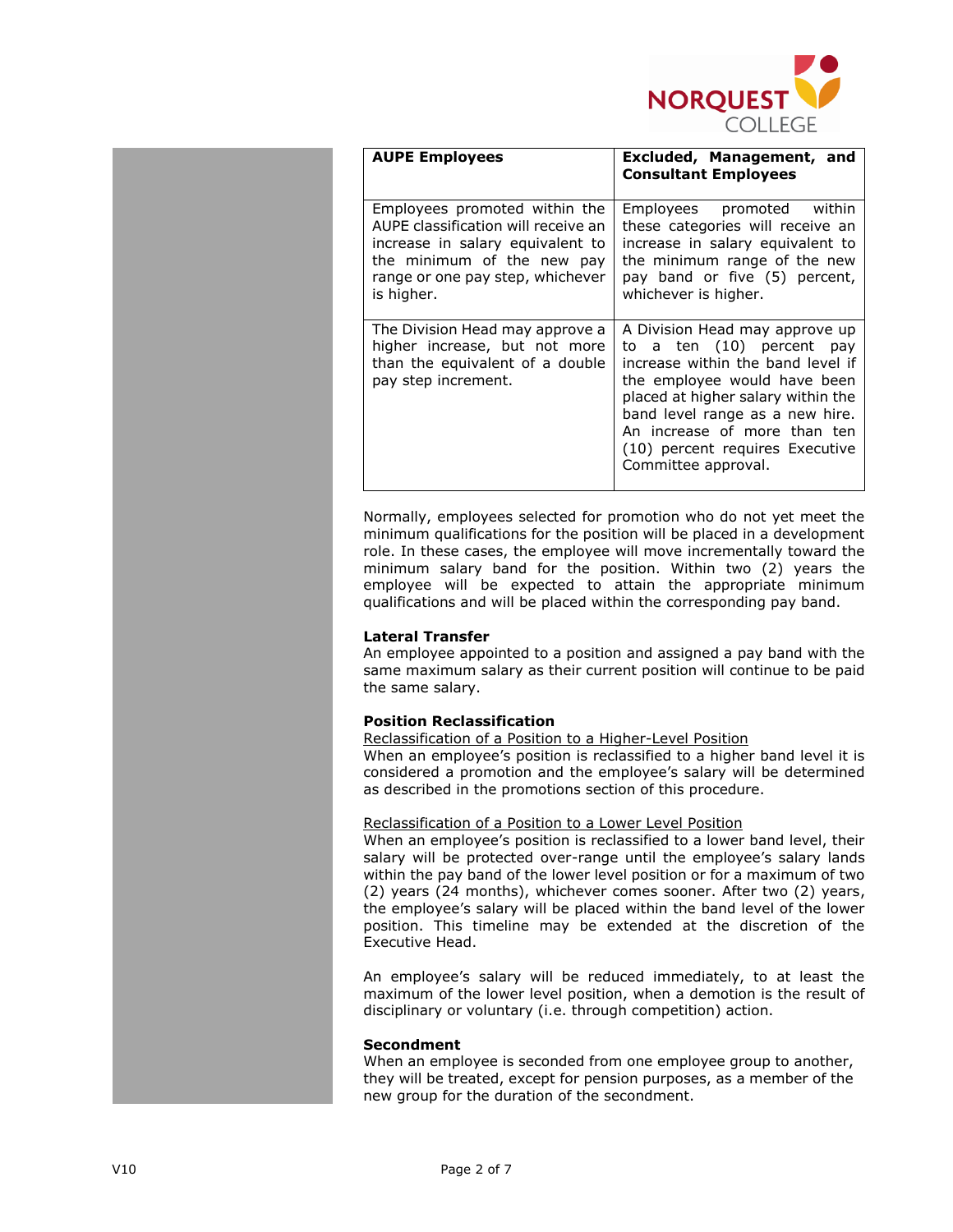

A Division Head may authorize a salary adjustment, that is determined as described in the promotions section of this procedure, for an employee seconded or assigned to a higher-level position for a temporary period (for development or other purposes).

The employee's salary will be readjusted at the end of the secondment to the salary the employee would have been receiving had the assignment not occurred.

#### **Acting Assignments**

Acting assignments are offered when an employee takes on the duties of a higher-level position within the same employee group.

|                  | <b>AUPE</b>                                                              | Out of Scope                                                                                                                                                        | Management                                                                                                                                                          |
|------------------|--------------------------------------------------------------------------|---------------------------------------------------------------------------------------------------------------------------------------------------------------------|---------------------------------------------------------------------------------------------------------------------------------------------------------------------|
|                  | employees                                                                | employees                                                                                                                                                           | employees                                                                                                                                                           |
| Eligibility      | Assigned 75%                                                             | Assigned 75% or                                                                                                                                                     | Assigned 75% or                                                                                                                                                     |
|                  | or more of the                                                           | more of the                                                                                                                                                         | more of the                                                                                                                                                         |
|                  | duties of the                                                            | duties of the                                                                                                                                                       | duties of the                                                                                                                                                       |
|                  | higher-level                                                             | higher-level                                                                                                                                                        | higher-level                                                                                                                                                        |
|                  | position for five                                                        | position for five                                                                                                                                                   | position for ten                                                                                                                                                    |
|                  | (5) consecutive                                                          | (5) consecutive                                                                                                                                                     | (10) consecutive                                                                                                                                                    |
|                  | work days will                                                           | work days will                                                                                                                                                      | work days will                                                                                                                                                      |
|                  | receive acting                                                           | receive acting                                                                                                                                                      | receive acting                                                                                                                                                      |
|                  | pay.                                                                     | pay.                                                                                                                                                                | pay.                                                                                                                                                                |
| Acting<br>$Pay*$ | Acting pay in<br>accordance with<br><b>AUPE Collective</b><br>Agreement. | A minimum of<br>five (5) per cent<br>for acting<br>incumbency pay.<br>With Division<br>Head approval<br>this may be<br>increased to up<br>to ten $(10)$<br>percent. | A minimum of<br>five (5) per cent<br>for acting<br>incumbency pay.<br>With Division<br>Head approval<br>this may be<br>increased to up<br>to ten $(10)$<br>percent. |
| <b>Duration</b>  | Acting                                                                   | Acting                                                                                                                                                              | Acting                                                                                                                                                              |
|                  | responsibilities                                                         | responsibilities                                                                                                                                                    | responsibilities                                                                                                                                                    |
|                  | will not normally                                                        | will not normally                                                                                                                                                   | will not normally                                                                                                                                                   |
|                  | exceed one (1)                                                           | exceed one (1)                                                                                                                                                      | exceed one (1)                                                                                                                                                      |
|                  | year duration.                                                           | year duration.                                                                                                                                                      | year duration.                                                                                                                                                      |

\* Acting pay greater than the amounts noted above requires Executive Committee approval.

At the end of the acting assignment, the employee's salary will be readjusted to the salary the employee would have been receiving had the assignment not occurred.

#### **Performance Increases**

Annual performance increases are based on achievement of performance outcomes established when an employee is appointed to a position and annually thereafter.

An employee who has achieved performance objectives on their anniversary date will receive an increment as follows: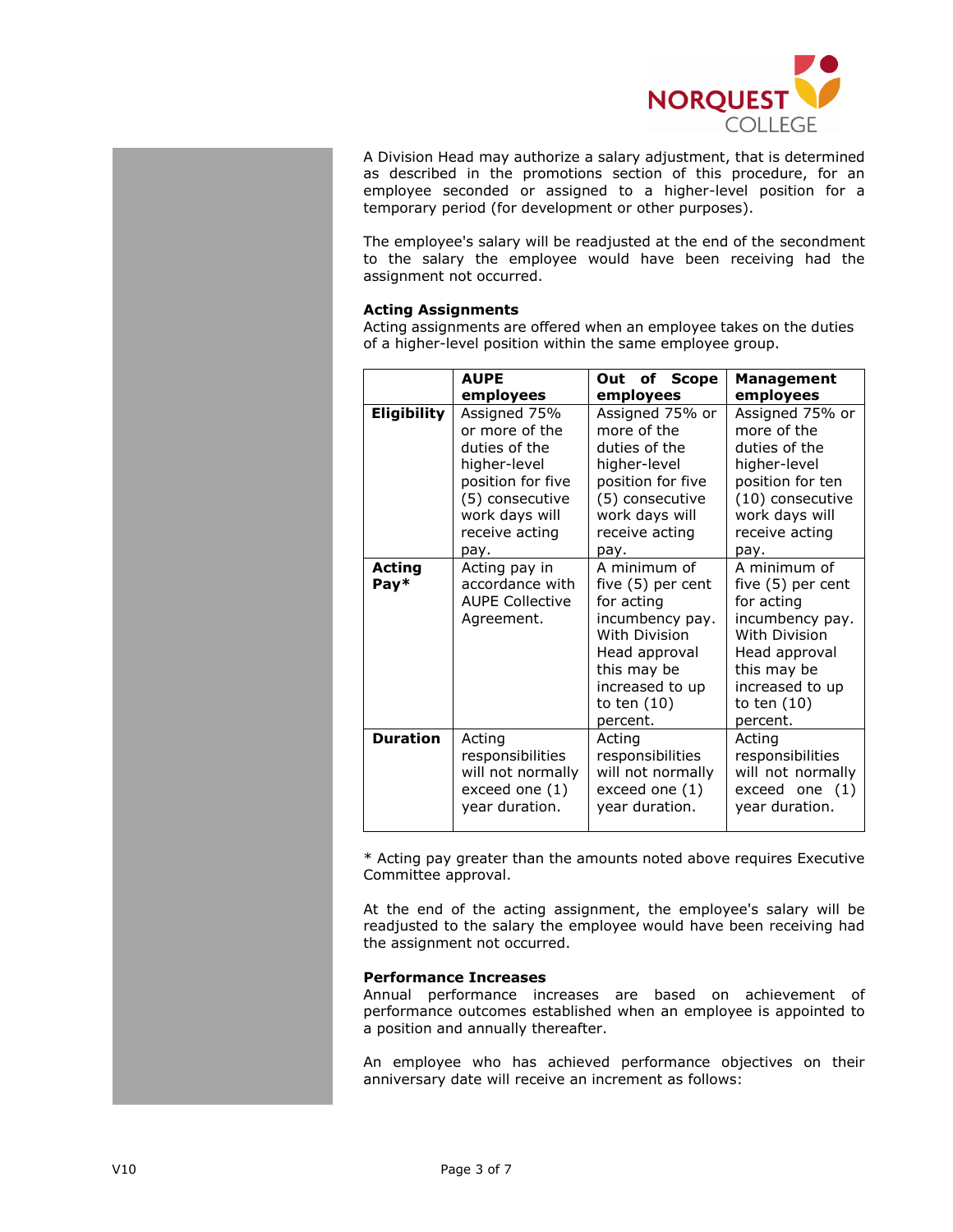

| <b>AUPE and Faculty Employees</b>                                                                                                                                                                                                                                                                                                                                                                                                                                                          | <b>Out of Scope and</b><br><b>Management Employees</b>                                                                                       |  |
|--------------------------------------------------------------------------------------------------------------------------------------------------------------------------------------------------------------------------------------------------------------------------------------------------------------------------------------------------------------------------------------------------------------------------------------------------------------------------------------------|----------------------------------------------------------------------------------------------------------------------------------------------|--|
| One pay step increment, not to<br>exceed the maximum pay step<br>of their pay band.                                                                                                                                                                                                                                                                                                                                                                                                        | Performance increases are<br>determined and approved by<br>Executive Committee. The<br>anniversary date for salary<br>purposes is September. |  |
| The anniversary date for salary<br>purposes is normally the:<br>first day of the month in<br>$\Omega$<br>which the employee<br>commenced in a permanent<br>or term position including<br>prior continuous service, or<br>date the employee received<br>$\circ$<br>a salary increase as a result<br>of a reclassification or<br>promotion, or<br>first of the following month<br>$\circ$<br>if the commencement,<br>promotion, or<br>reclassification date is after<br>the 15th of a month. | An employee at the maximum of<br>the salary range of their pay<br>band will receive an equivalent<br>non-pensionable lump sum<br>payment.    |  |

## **Market Modifiers**

A temporary adjustment in pay may be made to address the following situations**:**

## Market Scarcity/Competitiveness

A temporary adjustment in pay of up to twenty-five (25) percent of base salary may be made to a position in cases where pressures have been placed on compensation as a result of labour market scarcity, recruitment responsiveness, retention, or external comparability. The Vice President, People will, when appropriate, make a recommendation to the Executive Committee for approval of a Market Scarcity/Competitiveness market modifier. The HR Consultant will then advise both the employee and; if required, the Bargaining Agent in writing.

#### Compression

A market modifier will be used to address situations where there is less than three (3) percent difference between a manager's salary and their subordinate's total pay.

Market modifiers for compression situations will be managed on a monthly basis. A review of salaries will be completed by People Services to identify any compression situations and a market modifier of up to three (3) percent will be applied to remedy these situations. The increase will be effective the first of the month in which the compression started.

The HR Consultant will advise both the employee and manager of the change in writing. Market modifiers paid to address compression will only be applied to management and out of scope positions and will be paid until such time that the compression is eliminated.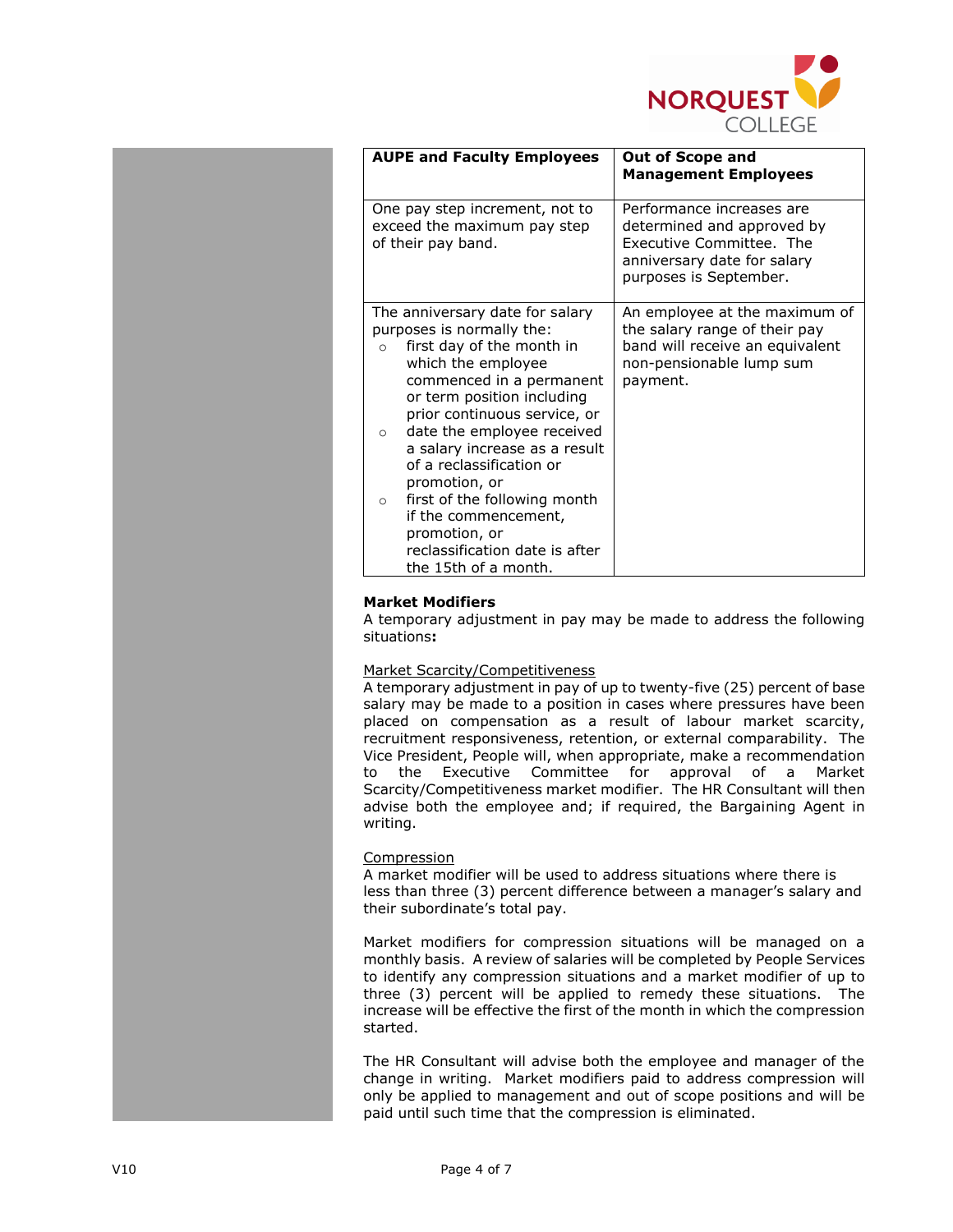

All market modifiers will be reviewed on a regular basis and employees will be given a minimum of ninety (90) days written notice that a market modifier is being removed.

#### **Cost of Living Adjustment (COLA) for Out of Scope and Management Employees**

Annually, People will review and recommend to the Executive Committee the need for a market adjustment to the pay bands outlined in the terms and conditions of employment. An approved COLA will normally have an effective date of July 1st.

#### **Other Salary adjustments for Out of Scope and Management Employees**

An adjustment to an employee's salary, over and above what is provided for under these procedures, is not allowed except for unusual circumstances such as internal equity. When a Division Head believes that an adjustment to an employee's salary is warranted, the following actions are required:

- 1. Division Head approval for an increase up to ten (10) percent within the range of the individual's current band level providing the individual has not received a similar increase within the past twenty-four (24) month period. The Division Head will submit the request for salary adjustment and the criteria for the recommendation via email to their Human Resources Consultant for processing.
- 2. For increases greater than ten (10) per cent, or for an increase that will place the individual's salary beyond the range of their current band level, or if the individual received an increase under this clause within the past twenty-four (24) month period, Executive Head approval is required. The Division Head will submit the request to the Vice President, People including the rationale for the increase via email. The Vice President, People will take a recommendation forward to Executive Committee for approval based on the college's compensation philosophy and policy. The decision of the Executive Committee will be final. The Vice President, People will communicate the decision to the Division Head.

The effective date of the change in salary shall be the first of the month in which the completed documentation was received by the Human Resources Consultant or the Vice President, People accordingly.

## **Pay Administration**

Employees are paid biweekly, every second Friday.

Hours of work for AUPE, Out of Scope and other Academic Staff within the Faculty Association employees are based on 36.25 hours per week. Overtime provisions for hours worked beyond the daily or weekly equivalent are outlined in the AUPE Collective Agreement or the Terms and Conditions of Employment for Out of Scope employees.

Management, Out of Scope, and Faculty employees are expected to work hours required to fulfill their professional responsibilities and achieve results in alignment with institutional objectives. In the case of Faculty, this includes teaching, service, and scholarship.

For the purpose of calculating daily or hourly rates the following applies: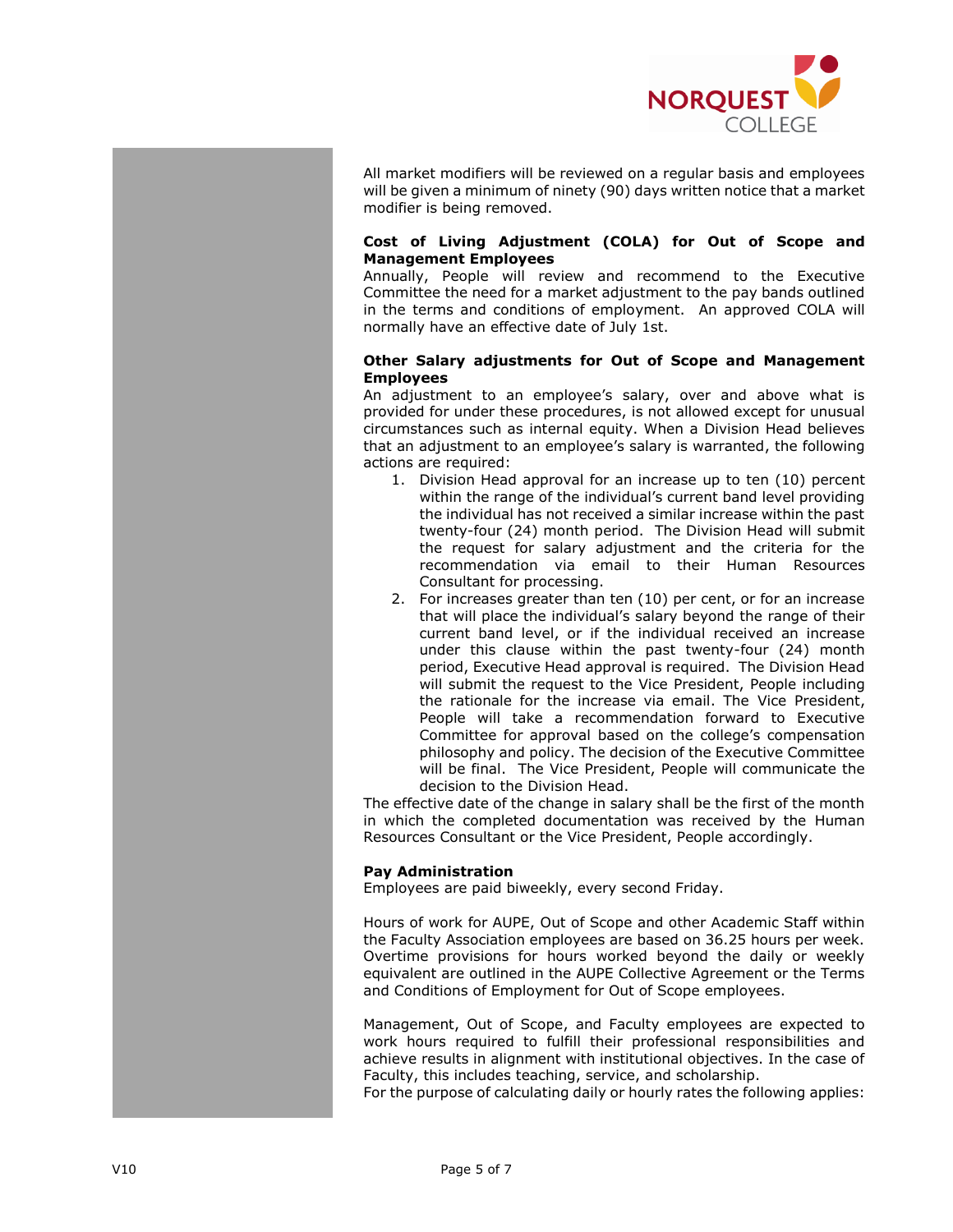

|                                                          | <b>Annually</b><br>Weekly<br>Pay period/Biweekly<br><b>Daily</b>                                                                                                                                                                                                                                          | <b>Days</b><br>260<br>5 <sup>1</sup><br>10 | <b>Hours</b><br>1885<br>36.25<br>72.50<br>7.25                                                                                                                                                                     |  |  |
|----------------------------------------------------------|-----------------------------------------------------------------------------------------------------------------------------------------------------------------------------------------------------------------------------------------------------------------------------------------------------------|--------------------------------------------|--------------------------------------------------------------------------------------------------------------------------------------------------------------------------------------------------------------------|--|--|
| <b>Definitions:</b>                                      | <b>Compression:</b> means a situation where there is less than three (3)<br>percent difference between a manager's salary and their subordinate's<br>total pay.                                                                                                                                           |                                            |                                                                                                                                                                                                                    |  |  |
|                                                          | <b>Division Head:</b> means anyone who manages a division or multiple<br>divisions. Division Head is responsible for a division(s) reporting directly<br>to an executive and normally includes Deans and Directors but may also<br>include an executive or senior manager.                                |                                            |                                                                                                                                                                                                                    |  |  |
|                                                          | <b>Executive Head:</b> Means anyone who manages a division(s) and is a<br>member of the Executive Committee.                                                                                                                                                                                              |                                            |                                                                                                                                                                                                                    |  |  |
|                                                          | <b>Manager:</b> means anyone classified as a Manager and manages a<br>division, department, or unit. Managers can include senior managers,<br>deans, directors, members of executive or the President and CEO.                                                                                            |                                            |                                                                                                                                                                                                                    |  |  |
|                                                          | Market Modifier: a percentage of base salary added to each pay<br>period to address compensation concerns such as compression, market<br>scarcity, etc.                                                                                                                                                   |                                            |                                                                                                                                                                                                                    |  |  |
|                                                          | sometimes referred to as red-circled.                                                                                                                                                                                                                                                                     |                                            | <b>Over-range:</b> means salary that is above the top of the pay band range,                                                                                                                                       |  |  |
|                                                          | not less than half time.                                                                                                                                                                                                                                                                                  |                                            | Permanent Position: means a position designated by the college as<br>continuing to meet the ongoing operational requirements of NorQuest's<br>core programs. A permanent position may be Full-time or Part-time of |  |  |
|                                                          | <b>Position</b><br><b>Reclassification:</b> occurs when specific<br>duties<br>and<br>responsibilities of a position change substantively.                                                                                                                                                                 |                                            |                                                                                                                                                                                                                    |  |  |
|                                                          | Term Position: means a position designated by the college as a project<br>or replacement position or term-certain for other specified reasons,<br>having a set expiry date. A term position shall be at least six (6) months<br>in duration and may be Full-time or Part-time of not less than half time. |                                            |                                                                                                                                                                                                                    |  |  |
| <b>Related NorQuest College</b><br><b>Information:</b>   | <b>AUPE Collective Agreement</b><br>٠<br><b>Compensation Policy</b><br>۰<br><b>Faculty Collective Agreement</b><br>۰<br><b>Management Terms and Conditions</b><br>۰<br>Out of Scope Employees Terms and Conditions<br>٠                                                                                   |                                            |                                                                                                                                                                                                                    |  |  |
| <b>Related</b><br><b>External</b><br><b>Information:</b> | N/A                                                                                                                                                                                                                                                                                                       |                                            |                                                                                                                                                                                                                    |  |  |
| <b>Next Review Date:</b>                                 | March 2023                                                                                                                                                                                                                                                                                                |                                            |                                                                                                                                                                                                                    |  |  |
| <b>Revision History:</b>                                 | April 2014: new (replaces Standard Practice 7.27 Salary<br>Administration Guidelines and Standard Practice 7.16 Market<br>Supplement to Compensation)<br>November 2014: update for change in procedure owner<br>January 2015: revision to approval requirements                                           |                                            |                                                                                                                                                                                                                    |  |  |